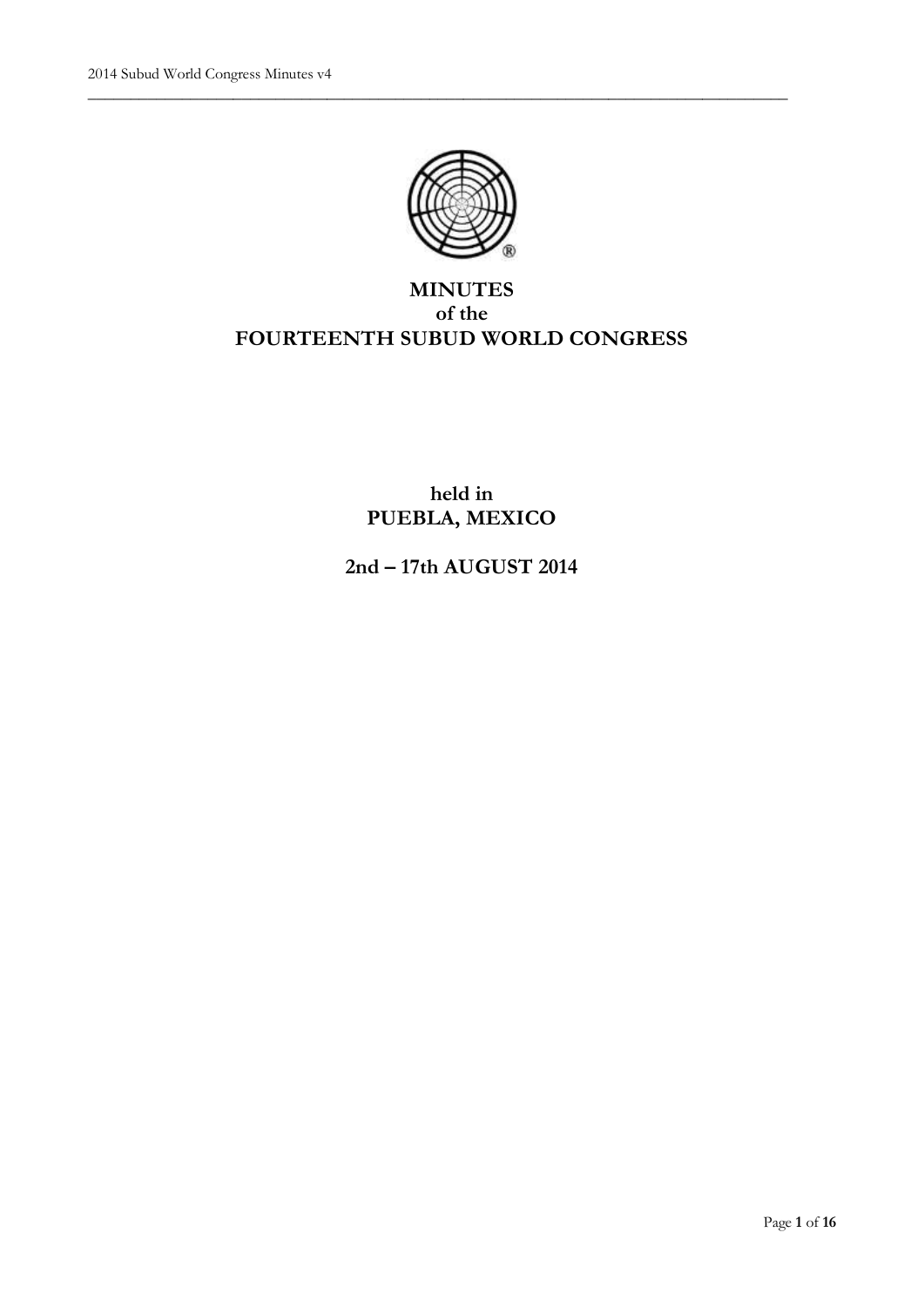## **NOTES:**

*i. These minutes have been compiled by Silvana Caradoc Evans, outgoing WSA Secretary and are incomplete as full notes from volunteer minute taker (Lucia Cargill, USA) have not been made available.*

\_\_\_\_\_\_\_\_\_\_\_\_\_\_\_\_\_\_\_\_\_\_\_\_\_\_\_\_\_\_\_\_\_\_\_\_\_\_\_\_\_\_\_\_\_\_\_\_\_\_\_\_\_\_\_\_\_\_\_\_\_\_\_\_\_\_\_\_\_\_\_\_\_\_\_\_\_\_\_\_\_\_

*i.i. Where possible votes ae represented as follows: for example Australia, Canada, (41-1-2) means: Proposed: Australia, Seconded: Canada (votes in favor 41; votes against 1; abstentions 2)*

iii. Reports, Proposals, Recommendations and background papers were available to delegates prior to Congress on the World Congress *Documents page in the Resources for Subud members section of [www.subud.org](http://www.subud.org/), WSA's website. (See pg. 15, ATT1: Documents for Delegates)*

*iv. Reports, papers etc. that were tabled at Congress and not available prior to Congress and referred to in the following minutes are listed in italics under each item heading and in Appendices to accompany the Minutes. (See pg. 15)*

**PRESENT:** See pg. 15 ATT 2. Delegates and WSC Members present at 2014 Subud World Congress

**MINUTES** of the 13th Subud World Congress in Christchurch, New Zealand, January 2010 were approved. *Britain Germany 24-0-0*

# **1. OPENING CEREMONY AND WELCOME**

The World Subud Council and Congress Organising Team were introduced to members and delegates at the Opening Ceremony in the Convention Centre in Puebla, Mexico.

Fernando Fatah Nieva, Chairman of both the World Congress Organising Team and Subud Mexico, began by giving the background to the choice of Mexico and Puebla as the venue and location for the 14th Subud World Congress. He explained that in April 2009 Subud Mexico had begun a Proposal to host 2014 World Congress and presented their proposal to delegates in Christchurch, New Zealand in January 2010. In April 2011 Maya Korzybska and he began working together as co-chairs, gathering together an international team representing more than 25 countries all together.

He expressed his gratitude to the Governor of the State of Puebla for allowing the World Subud Association to use the Convention Centre, free of charge explaining that this was a big factor in the success of this event. He said that registration figures showed that 1700 members from 65 countries had registered to attend the Congress, to date. He closed his remarks with gratitude to the many members who have volunteered to work in various roles for the duration of the Congress, and some who had already been working for many months prior to the start of the Congress.

Kumari Beck, Susila Dharma International Association (SDIA), greeted members and delegates on behalf of the SDIA network which, she explained, highlighted accomplishments of Subud members working in social and humanitarian projects in 28 countries. A full program of events, giving an overview of the SDIA global network, had been put together for delegates, culminating in a final event aimed at bringing all their work together.

Latifah Taormina, Subud International Cultural Association (SICA), explained that what SICA does is culture and that it is 'education from the inside' and serves Subud in this way. She briefly outlined the SICA program for Congress, 'Conversations with Puebla', and invited all to attend and enjoy the many activities and events. Highlights include 'Creativity in Captivity', music written by in mates of WWII concentration camps which showed the power and potential for change through the arts and culture; Mozart Ederlyi Sextet and Quarteto Latin America performances; art exhibitions and installations in the mall and parts of the old town; Angel of Peace sculpture commissioned by SICA and gifted to the people of Puebla offering a prayer that 'Peace will always be with you and protect you'. In closing, Latifah mentioned Poems for Peace, a SICA initiative working in partnership with the UN and UK Peace one day, a global event happening on 21 September annually.

Luqman Penseney, Chairman, World Subud Association, welcomed members and delegates of the World Subud Association and all its parts and the World Subud Council. He thanked Pak Haryono and Ibu Ismanah, members of Bapak's family, for making the journey from Indonesia to attend the World Congress and expressed his love and respect for Ibu Rahayu (Bapak's daughter) and her continued role in our Subud association.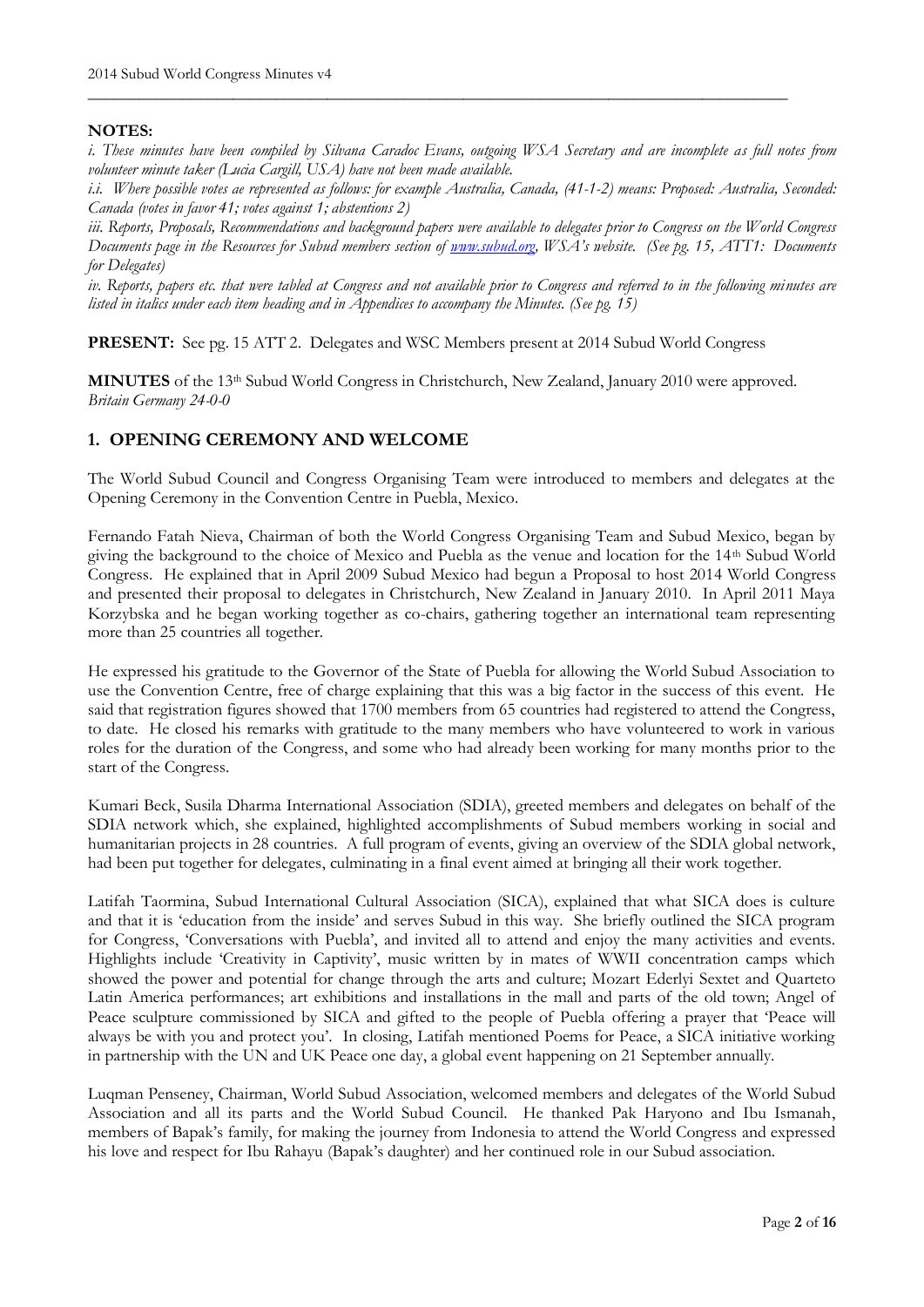He then welcomed our honored guests and hosts in Puebla, the Governor of the State of Puebla his excellency Dr Rafael. Luqman recalled awaking that morning to see a crown of clouds encircling King Popacatpetl's 'head' the dominant volcano guarding and encircling the city! He saw this as a symbolic welcome from the gods to accompany that of both state and city governments and the people of the city. Luqman said that in fact our 'journey to Pubela' had taken over four and a half years from Christchurch New Zealand, and that preparations for this World Congress had begun in Puebla at Easter in 2011.

\_\_\_\_\_\_\_\_\_\_\_\_\_\_\_\_\_\_\_\_\_\_\_\_\_\_\_\_\_\_\_\_\_\_\_\_\_\_\_\_\_\_\_\_\_\_\_\_\_\_\_\_\_\_\_\_\_\_\_\_\_\_\_\_\_\_\_\_\_\_\_\_\_\_\_\_\_\_\_\_\_\_

Following this as both WSA and Congress chair Luqman asked each of the 60+ country delegations representing the 90+ countries in the World Subud Association and the 1700 Congress attendees, to stand in alphabetical order and be recognized by the Congress and our honored guests. This presentation was met with applause from all delegates.

Luqman finished by saying "Subud is a spiritual association representing people of all religions, faiths and cultures and we were deeply honored to be welcomed to Mexico, the state of Puebla and the beautiful city of Puebla 'City of Angels' with its 365 churches. We look forward to a fifteen day Congress that explored all aspects of our human culture and organization." He then stated that Congress would be honoured if the governor addressed the Congress.

The Governor of the state of Puebla, Dr Rafael Moreno Valle Rosas, welcomed Subud members to the World Congress in Puebla. In his opening speech in the Convention Centre, he explained that the people of Puebla felt honored to have been selected to host a 'truly world congress'. He outlined the different aspects of Puebla and its background – industrial, colonial and cultural and declared the 14th Subud World Congress officially open.

# **2. REPORTS TO CONGRESS**

# **2.1. WSA Executive Report to Congress**

## *(WSA Exec Report 2014 Final)*

Maxwell Fraval, WSA Executive Chair, reported to Congress on the work of the WSA during the last term. As his detailed report and supporting documents had been made available on line, he briefly summarized his report and highlighted the following areas:

- WSA Archives all analogue tapes of Bapak's Talks are now in a digitized form and safe for future generations. MSF had offered to help with this process and Amalijah Thompson, WSA Archivist; Bachtiar Lorot, Chair, MSF and Armand Bisson, WSA Archives Coordinator had worked together on this important aspect of the WSA's work.
- Maxwell thanked Elisa Sanchez Caballero, WSA Translations (of Bapak and Ibu Rahayu's Talks) Coordinator, and all the translators for their continued work in this area and in particular with the subtitling of video recordings of talks. Congress applauded.
- Subud Houses one of the themes for this Congress is to look at increasing the number of Subud houses.
- Intranet there needs to be a safe place to access Bapak and Ibu Rahayu's Talks
- Fundraising this has been a difficult process and suggest that ten nationals meet with WSC at this Congress to plan how to work together to raise funds effectively in the next four years.

Finally he explained that he values peoples' time and thanked all those who have given their time and support to the WSA. He looked forward to the incoming and outgoing teams planned meetings at this Congress and the benefits of a thorough handover.

## **2.3 WSA Chairman's Report to Congress**

## *WSA.Chair.Pres.2010-2014*

Luqman Penseney, WSA Chair, gave an overview to delegates in the main auditorium of the work of the WSA in the 2010 – 2014 period using a dynamical graphic presentation of his review produced by 'Subud owned' Begin Communications.

The focus was in a number of areas:

Firstly, Ibu Rahayu's advice and guidance the 2010 - 2014 'signpost letters' advising the restarting of enterprises; understanding our guidance; working in harmony as a family; etc. Reviewing the 30+ country and 60+ group visits he made as WSA chair in the 2010 to 2014 period across all 9 zones and 3 Areas, carrying the central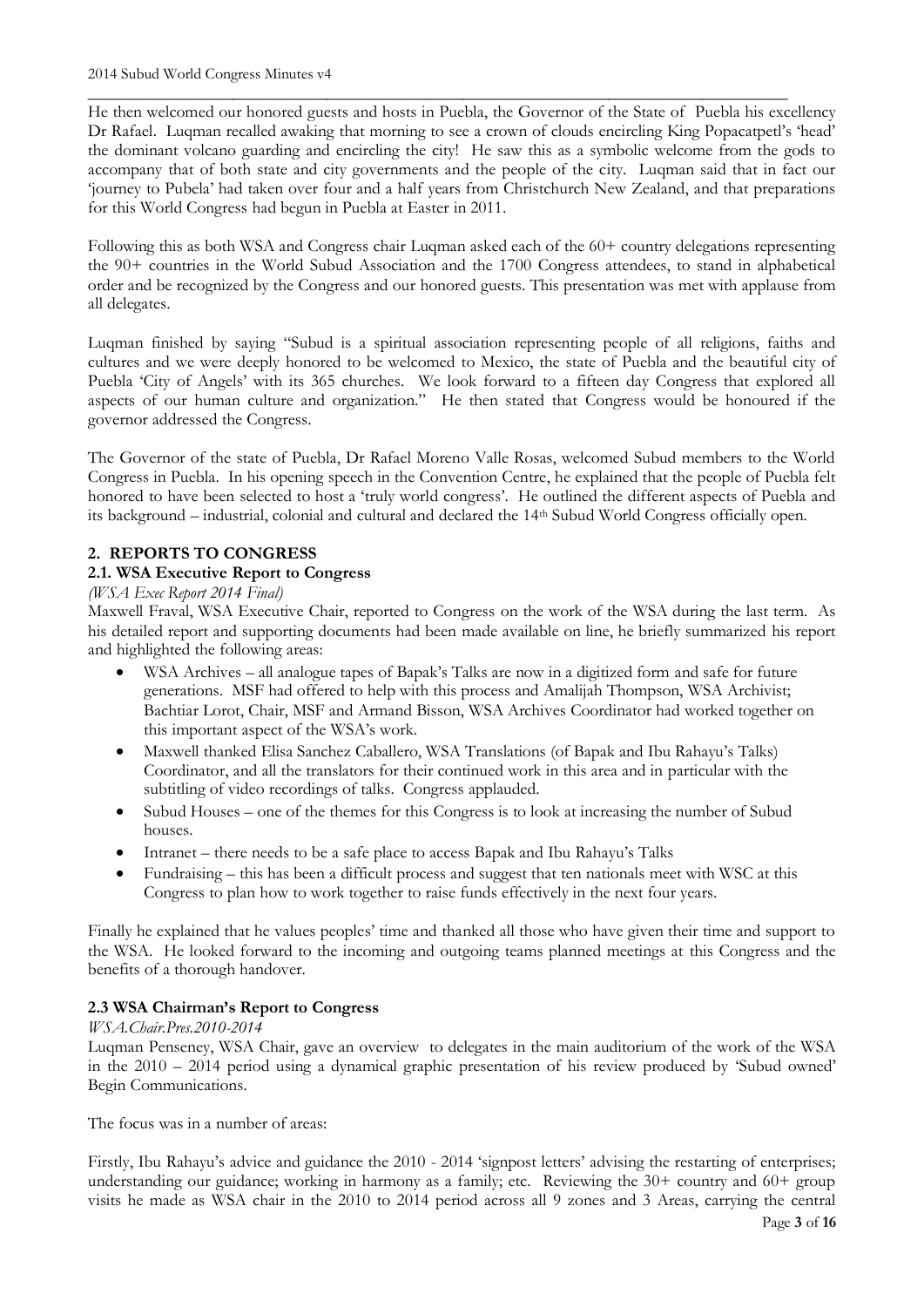\_\_\_\_\_\_\_\_\_\_\_\_\_\_\_\_\_\_\_\_\_\_\_\_\_\_\_\_\_\_\_\_\_\_\_\_\_\_\_\_\_\_\_\_\_\_\_\_\_\_\_\_\_\_\_\_\_\_\_\_\_\_\_\_\_\_\_\_\_\_\_\_\_\_\_\_\_\_\_\_\_\_ message that the latihan needs strong helper support and that groups are key foundations of strength and the growth of Subud whether in DR Congo (poorest) or the USA (wealthiest);

He went on to describe WSA teams and operations including the WSA executive; Subud Publications International (SPI); WSA Archives; web services and also the six major WSA themes arising from Congress 2010 until 2014 which were: Bapak's legacy of Talks; nurturing Subud Centers; restarting Enterprise; organizational rejuvenation; refinancing of the organization; improving member awareness and services.

Finally reviewing the main achievements of the WSA arising during the 2010- 2014 period from these areas: saving and digitizing 1400 of Bapak's Talks on tape; the renewed support for international centers especially Amanecer; supporting increased helper travel and member support especially in Africa and Asia; supporting the restructuring of MSF and the reemergence of SICA; finally preparing and delivering a full Congress for 1700 delegates over 15 days in Puebla which was three and a half years in preparation.

## **2.4 Muhammad Subuh Foundation (MSF) Report to Congress**

*MSF.PROGRESS.REPORT 2014; MSF.Report.Preserv.Ausio.Rec.2012-14*

Bachtiar Lorot, Chairman, MSF, reported that the last 4 years had been spent working for the future development of Subud long term. Main programs had been to accumulate assets and manage them well. MSF's role is to support: the latihan within each of us so that it may be passed on to future generations; ownership of Subud houses so that eventually each group will own its own house; International Helpers to visit members and groups around the world with the genuine and original experience of the latihan; preservation of Bapak and Ibu Rahayu's advice. He noted that approximately 2,500 hours of talks have been digitized and preserved.

## **2.5 Subud Enterprise Services International (SESI) Report to Congress**

Rashad Pollard, SESI Coordinator, outlined the activities of SESI over the last four years. He explained that after restructuring in 2010, the team had looked in detail at Bapak's advice on enterprises; looked at what is happening already and looked for ways to harness what's going on and encourage collaboration and mutual support.

He reported that SESI had been approached by individuals and groups for support of various projects and that collaboration with SICA, and SDIA had so far been unsuccessful.

SESI had begun to start enterprises to fund Subud: a timber project which is well on its way to being profitable and an intranet project managed by a group of Subud members.

Finally, Rashad briefly outlined workshops at Congress which include a proposal that SESI be set up as a company in conjunction with a financial institution. He thanked the outgoing WSC for support for SESI.

Following discussions in plenary sessions and slight revisions to SESI's draft resolutions, delegates voted and passed the resolutions (see pg. 12 SESI Resolutions).

## **2.6 International Helpers**

Elaina Dodson, Area 3, reported that from her personal perspective the latihan is alive and well. She noted that many members face difficulties and their depth of worship and sincerity, in difficult circumstances, is impressive. Hassan Czwiertnia, Area 2, thanked MSF for their support for helpers travel and mentioned that in Africa it is not possible to hold a congress or maintain a place for latihan without this support. Finally he thanked WSC for their support of helpers travel and work.

## **2.7 Subud Youth Association International (SYAI)**

The current team: Roland Fraval (Australia), Lucinda Young (Australia), Alexandra Woodward (USA) and Marcus Vagany (Hungary) explained that the appointment of two reps. per Area had been experimental and that although the current team had managed to make this structure work, they recommended that a coordinator be appointed.

The current team thanked Steven Martin, Theresa Boyd and Ricardo Miguel for their work as SYAI reps.

Lucinda reported that the International Youth Travel Fund (IYTF) which exists to assist young members to attend international gatherings had most recently helped 52 young members to attend World Congress awarding grants of US \$ 50, 000.

Fundraising initiatives included an art auction raising over US \$30,000 and an online campaign raising over US \$7,000. Donations from individuals and national committees had also contributed generously. She thanked Elwyn Waugh, WSA Accountant for his help.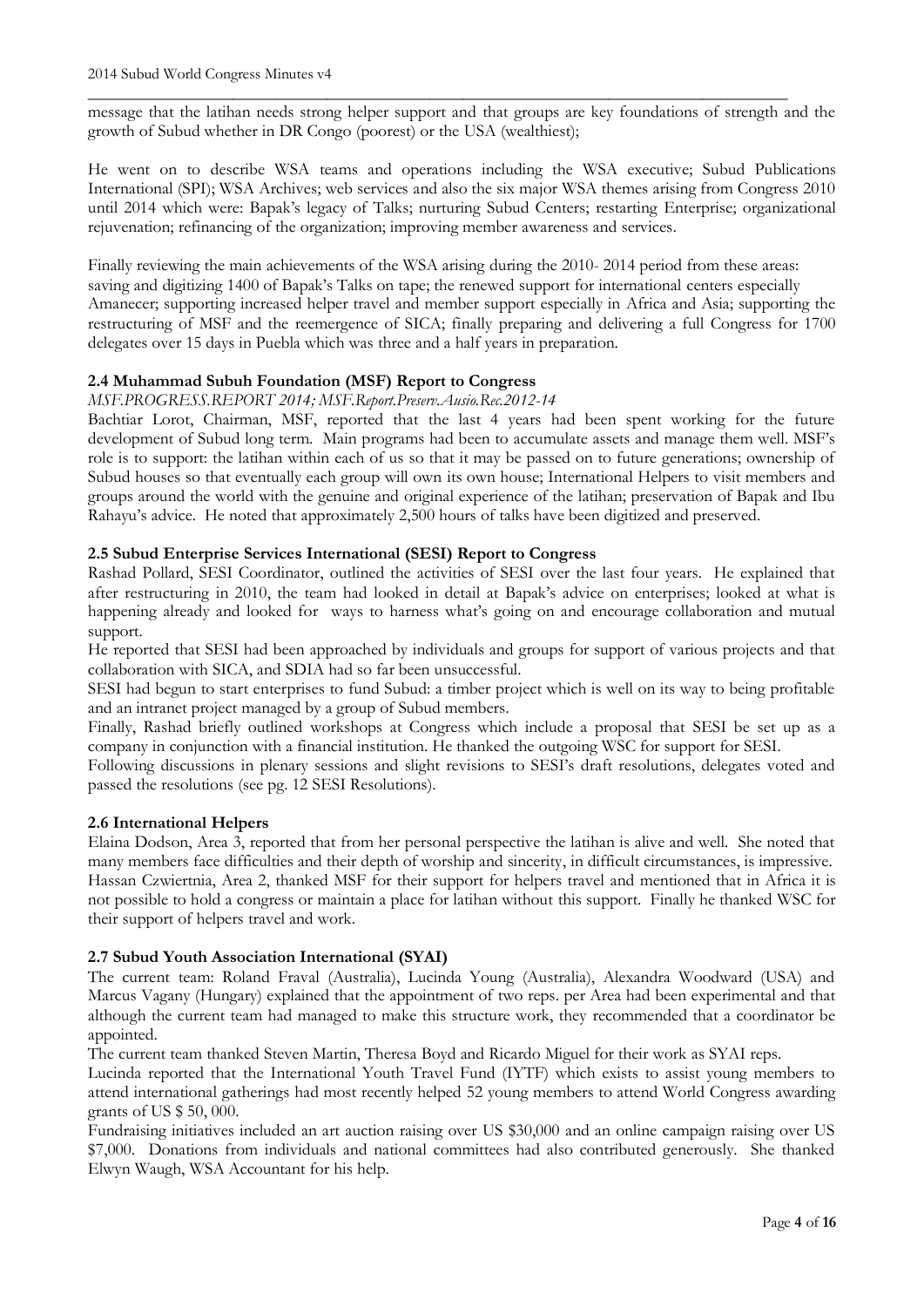\_\_\_\_\_\_\_\_\_\_\_\_\_\_\_\_\_\_\_\_\_\_\_\_\_\_\_\_\_\_\_\_\_\_\_\_\_\_\_\_\_\_\_\_\_\_\_\_\_\_\_\_\_\_\_\_\_\_\_\_\_\_\_\_\_\_\_\_\_\_\_\_\_\_\_\_\_\_\_\_\_\_ SYAI's focus had been on motivating enterprising projects and to this end had awarded seed grants to three recipients: a project to revitalize the Bucelas Centre in Portugal; a textile producing project in Indonesia; and a website project in USA.

Over the last four years SYAI had worked with YES Quest and Human Force, an SD project, to develop programs and activities for youth.

SYAI's focus for Congress is to provide a space for youth to connect with each other and the Subud organisation.

## **2.8 Susila Dharma International Association (SDIA)**

#### *SDIA Report to Congress 2010 - 2014*

Kumari Beck, outgoing Chair, presentation included an overview of the work of SDIA over the past four years as well as financial information, identified some issues and challenges and concluded with two big questions for discussion and a resolution which was voted and passed.

Kumari listed SDIA's aims for 2014-2018 as strengthening integration within Subud and effectiveness in the world. Strategies to achieve these aims included promoting awareness of SD, integrating at all levels of the WSA and encouraging and supporting Subud members to act together in their communities to address local social needs, evaluating positive impacts, creating partnerships and participating in local, national and international fora including UN and UN related events.

Kumari invited delegates to discuss two big questions: 'What can SD do for Subud at the level of the local group, National and Zonal' and 'How can Subud contribute to the growth and development of SD at the local group, National and Zonal levels' and the following resolution:

## BE IT RESOLVED THAT:

As the Subud national Chairperson has a bridging role between Subud functions, it is the responsibility of the Subud National Chairperson that all wing activities are supported by and integrated into the national organization, and be represented at Congresses while also creating the space for each wing to carry on their own activities at these events.

After discussion during plenary sessions delegates voted and the resolution was passed unanimously. *Australia Germany 26-0-0*

## **2.9 Subud International Cultural Association (SICA)**

#### *SICA Presentation 2014*

Latifah Taormina, SICA Chair, began her presentation of the work of SICA over the last few years saying that she had been involved in the beginning of SICA at the Anugraha Congress. At the beginning of her term, Latifah spent time re-establishing SICA as a registered charity (nonprofit) so that now SICA can accept donations. A board of Directors is in place and networks and interacts with members via national SICA Chairs. Sebastian Flynn, incoming SICA Chair, outlined the strategy for the future and explained that SICA is looking for 'corporate in kind' support and plans to be self-funding.

## **3. SELECTION OF INTERNATIONAL OFFICERS**

#### 3.1. World Subud Association (WSA) chairperson

Nine candidates had been nominated, a job description had been circulated and back ground information and CV's for candidates had been made available to delegates prior to the Congress. At the time of selection two more candidates had been nominated. All candidates presented themselves to delegates and explained briefly how they saw the function.

Following testing, Congress appoints Elias Coragem Dumit as WSA Chairperson. *Canada Australia (38-0-0)*

#### 3.2. World Subud Association Executive Chairperson

There were five candidates and each had been given a job description. Background information and CV's for each candidate had been made available to delegates prior to Congress and each presented him or herself to delegates and explained briefly how they saw the function.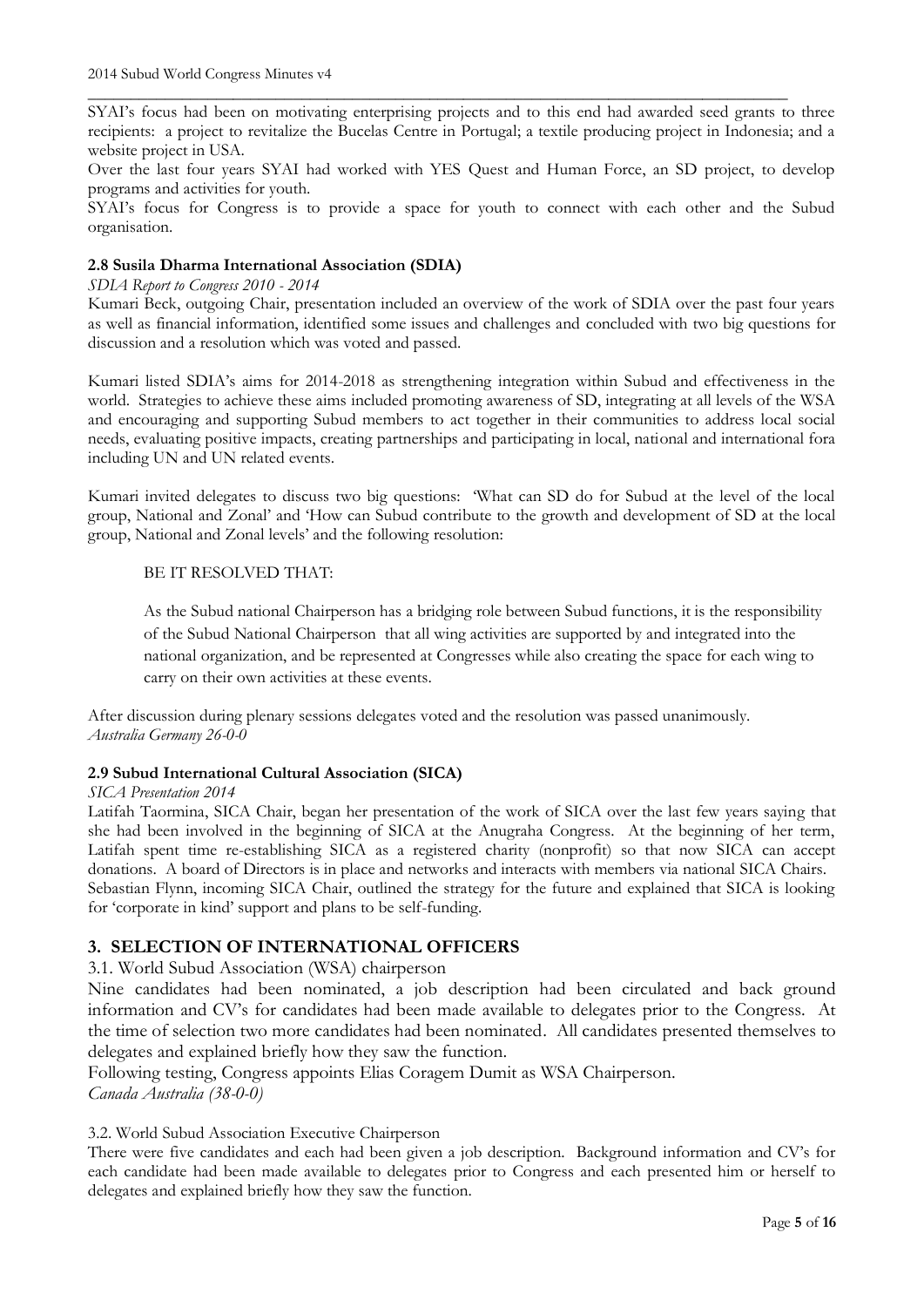Following testing, Congress appointed Ismanah Shultz-Vorberg as WSA Executive Chair. *USA, Austria (34-0-0)*

3.3. WSA Executive Team

It was later announced that Lucia Boehm would be WSA Deputy Chair, Anwar Ziesel would be WSA Executive Vice Chair, Hilaria Dette would be WSA Treasurer and that Silvana Caradoc Evans would continue as WSA Secretary until a new person was found to fill this role.

\_\_\_\_\_\_\_\_\_\_\_\_\_\_\_\_\_\_\_\_\_\_\_\_\_\_\_\_\_\_\_\_\_\_\_\_\_\_\_\_\_\_\_\_\_\_\_\_\_\_\_\_\_\_\_\_\_\_\_\_\_\_\_\_\_\_\_\_\_\_\_\_\_\_\_\_\_\_\_\_\_\_

3.4. After testing, Congress appointed Kohar Parra as Susila Dharma International Association (SDIA) chairperson.

3.5 Following testing, Congress appointed Sebastian Flynn as Subud International Cultural Association (SICA) chairman.

3.6. Following a selection process carried out by the Muhammad Subuh Foundation (MSF) Trustees and WSA Directors, including testing with the International Helpers the WSA Directors chose Rasjidah Franklin and Michael van der Matten to be new trustees of the MSF.

The current trustees are: Hannah Baerveldt (appointed in 2011); Michael Heathcote (appointed in 2013); Bachtiar Lorot, (appointed in 2011). Elias Coragem Dumit, as new WSA Chair, is ex officio trustee. Lillian Shulman will continue as Administrator and Elwyn Waugh will continue as Accountant.

Following testing by the International Helpers, Marston Gregory was appointed as the new Chairman for MSF.

3.7. New Zonal representatives (appointed by their Zones):

| Zone $1/2$ | Suryadi Haryono        |
|------------|------------------------|
| Zone 3     | Andrea Vivit           |
| Zone 4     | Farah Czwiertnia       |
| Zone 5     | Hakeem Naibi           |
| Zone 6     | Rida Liobo Loote       |
| Zone 7     | Fernando Fatah Nieva   |
| Zone 8     | Paloma Muñoz           |
| Zone 9     | Uraidah Arratia Becker |

3.8. The following members were tested in as International Helpers:

Area I: Rashida Cooper, Nahum Harlap, Lewis Hayward, Isti Jenkins, Rosario Moir, Matthew Moir.

Area II: Olivia Brady, Sahlan Crona, Dahliani Drejza, Arifin Konrad; Sjarifah Roberts; Sanderson Topham.

Area III: Sjarifruddin Harris; Mahmud Nestman; Myriam Ramsey; Suzanne Renna; Sarita Rodrigues, Hoan Toan Phan.

3.9. The following members were appointed as members of Subud Youth Association International (SYAI) following testing by the International Helpers.

Representatives Area I: Davina Flynn, Rahman Schionning Representatives Area II: Rhyana Blakeley; Marcus Vagany Representatives Area III: Zuleika Pevec; Arif Rivero; Konrad Muñoz Co-ordinator: George Demers

3.10. There were five candidates for the role of Subud Enterprise Services International (SESI) chair/coordinator.

Each presented themselves to delegates giving a brief outline of their background and vision for the role. Following testing Hadrian Fraval was appointed as chairperson.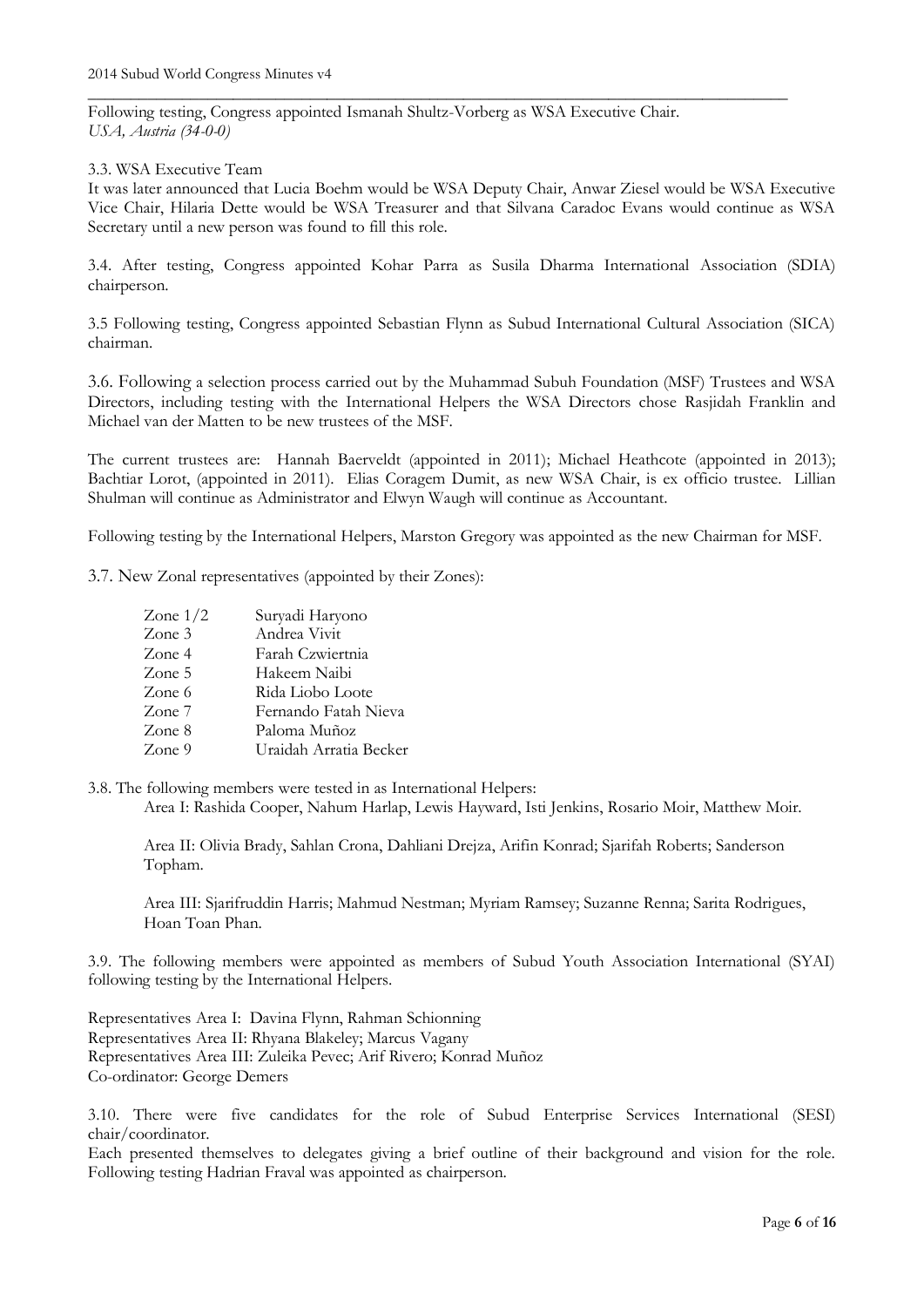\_\_\_\_\_\_\_\_\_\_\_\_\_\_\_\_\_\_\_\_\_\_\_\_\_\_\_\_\_\_\_\_\_\_\_\_\_\_\_\_\_\_\_\_\_\_\_\_\_\_\_\_\_\_\_\_\_\_\_\_\_\_\_\_\_\_\_\_\_\_\_\_\_\_\_\_\_\_\_\_\_\_ 3.11. Seven candidates presented themselves to Congress for the role of Subud International Health Association (SIHA) representative. Following testing, the International Helpers recommended and Congress appointed Maxwell Fraval.

## **4. NEXT WORLD CONGRESS**

Three countries had proposed themselves to host the 2018 Congress: Britain, Germany and Indonesia. Each country had submitted written proposals which had been made available to delegates prior to Congress.

Each country gave a live presentation to delegates at Congress and representatives from the Congress organizing teams were available to answer questions.

Following testing delegates voted to accept Germany's proposal to host the next World Subud Congress in Bonn in 2018.

*Voting: South Africa, France (34-0-0)* 

#### **5. WSA Membership, Decision Making in Subud (Consensus) and WSA Mission Statement**

At the 2010 World Congress in New Zealand proposals concerning WSA Membership, Consensus and the WSA Mission statement were discussed. To take action on these resolutions, the World Subud Council (WSC) formed an Organization Work Group. National committees were asked to nominate members for an Advisory Group and discussions were facilitated and consulted on these topics. Discussion papers and reports from the Work Groups on all three topics were posted on-line for delegates, prior to 2014 World Congress. Each topic was discussed, delegates' working groups formed and proposals and recommendations put to delegates for voting.

#### **5.1 WSA Membership**

#### PROPOSAL:

In regard to the WSA Organizational Work group discussion paper and Subud Italy's proposal regarding membership and input from a World Congress plenary working party it is resolved that:

1) The WSA membership form needs to be re-written integrating among others things:

A) Benefits and obligations of member countries, meaning: "what does WSA offer to its member countries, what are the responsibilities or obligations of the member countries towards WSA".

B) Inclusion of a copy of the WSA Mission statement (if agreed) and the WSA Bylaws. A written acceptance of the bylaws and mission statement (if agreed) should be obtained.

Regarding the Memorandum of Understanding (MoU), we recommend further discussions, especially with the countries who have not signed the MoU, in order to review all aspects of the MoU.

C) Agree to and accept the WSA structure (zones, areas, and national organisations) and adhere to following and participating in that structure.

D) There must be a minimum of 6 members and an established national organisation (legally incorporated or not) with committee (at least a Chair and a Treasurer) and helper Dewan.

Regarding the dewan, it is recommended that there be both female and male Kejiwaan councilors but if there are only members of one gender in the country then one kejiwaan councilor of that gender is sufficient.

2) Financial commitment of a country is a membership fee of \$US1 per year.

3) There be two types of membership:

A) Full membership with voting rights: These would be countries fulfilling A, B, C & D above.

B) Associate membership with no voting rights: These would be countries with less than 6 members or that do not fulfill criteria A, B, or C above. The aim being that they work towards becoming a full voting member. These countries would participate in discussions but would not have a vote.

4) If a country no longer fulfils the criteria of a voting member then the WSC, through its Zone Representative,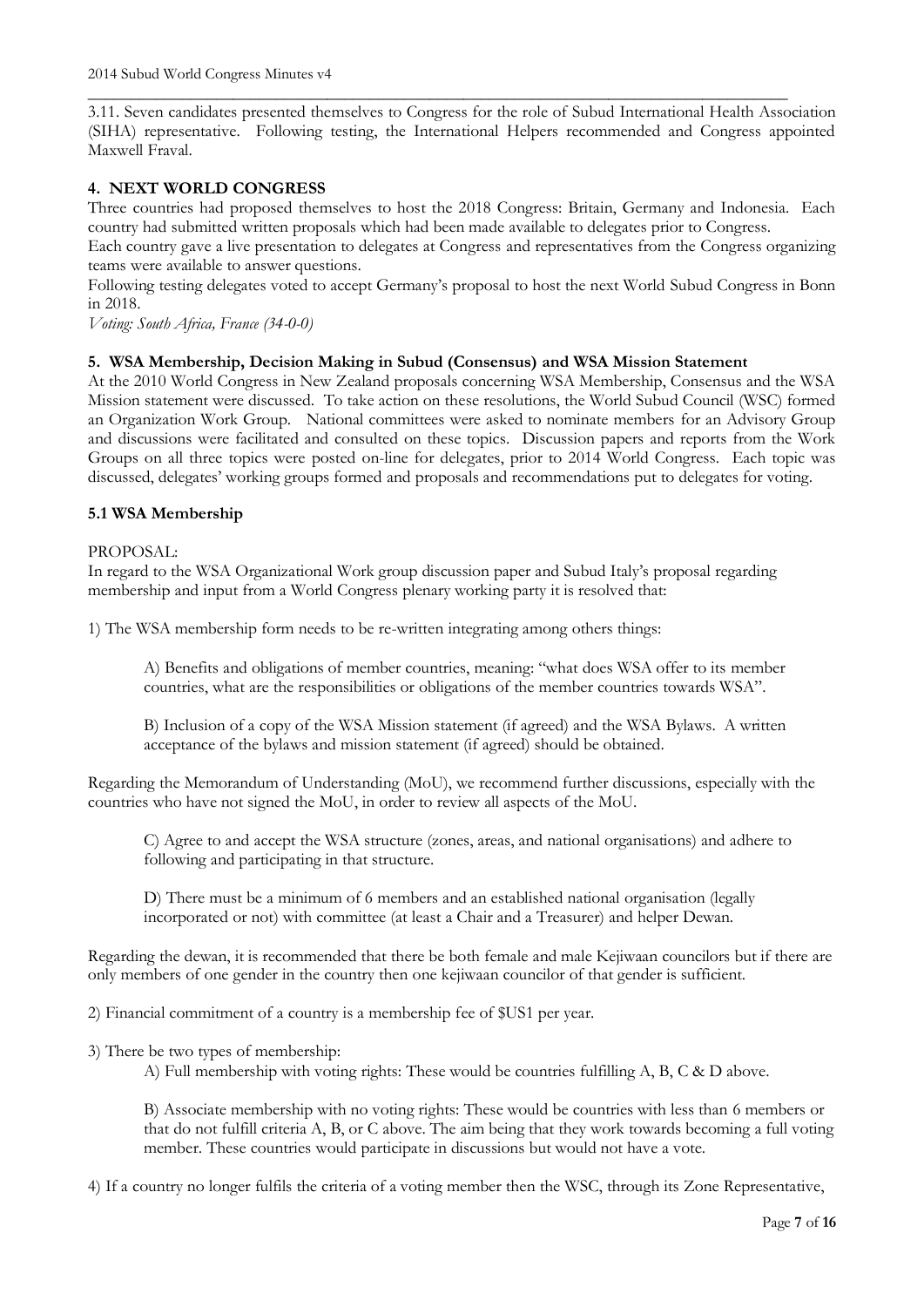should have a dialogue with the country before it ceases to be a full voting member country and become an associate member country i.e. non-voting. *New Zealand Austria 27-0-1*

\_\_\_\_\_\_\_\_\_\_\_\_\_\_\_\_\_\_\_\_\_\_\_\_\_\_\_\_\_\_\_\_\_\_\_\_\_\_\_\_\_\_\_\_\_\_\_\_\_\_\_\_\_\_\_\_\_\_\_\_\_\_\_\_\_\_\_\_\_\_\_\_\_\_\_\_\_\_\_\_\_\_

#### **5.2 Decision Making in Subud – Consensus**

The following proposed decision making process used by the WSC was put to delegates:

(1) The resolution/proposal is presented to the World Congress (with a proposer and seconder).

(2) Discussion occurs, which may or may not result in an amended resolution/proposal. It may be more acceptable if implementation is for a "trial period", and its effectiveness evaluated at the end of the period. Or it may be decided to "phase in" the implementation of the resolution/proposal.

(3) The final form and wording of the resolution/proposal is presented to the Delegates.

(4) A vote is taken.

(5) If less than 2/3rds are in favour of the resolution/proposal, it is not approved.

(6) If the vote is unanimous in favour of the resolution/proposal, it is approved.

(7) If the vote is not unanimous, but there are 2/3rds or more in favour, the other 1/3rd, or less, are invited to voice why they disagree with the resolution/proposal. They are carefully listened to, so that their views can be taken into consideration by the Delegates. These are recorded. This discussion might result in the resolution/proposal being amended in order to accommodate the dissenting Delegates.

(8) Following these exchanges a new vote is taken.

(9) If 75% or more are in favour of the resolution/proposal, those still not in agreement are asked whether they will accept the majority view. If the minority still does not accept the majority view, then the views of the minority having been noted, the resolution/proposal will be considered to be approved.

After much discussion and when understanding had been reached delegates put forward the following: Recommendation:

Congress acknowledges the work done by the WSA Organisation Working Group to define Consensus. However, based on testing, delegates agreed that a definition of Consensus is not necessary. For us in Subud, it appears that consensus arises through a state of inner guidance.

*Italy Netherlands 25-0-1*

*Germany abstained from voting and reminded delegates that a definition of consensus is only required if there is no consensus.*

#### **5.3 WSA Mission Statement**

The 2010 – 2014 World Subud Council (WSC) had taken forward the work of creating and agreeing a WSA Mission Statement. The following version was agreed at the Council meeting in Vancouver, 2012 and is simply a statement that briefly describes to 'outsiders' what Subud is about and how we work together. Delegates at Congress were asked to ratify this.

#### **WSA MISSION STATEMENT**

#### Preamble:

The name Subud is a contraction of three Sanskrit words: 'Susila, Budhi and Dharma'. These words represent the possibility to surrender to the divine power that can touch our inner nature, allowing it to effect change from within that will lead to the qualities of a true human being.

Subud is open to all persons, regardless of their religion, race or nationality. The spiritual practise of Subud described above, does not require the acceptance of any dogma but exists to unite human beings through a common worship of God.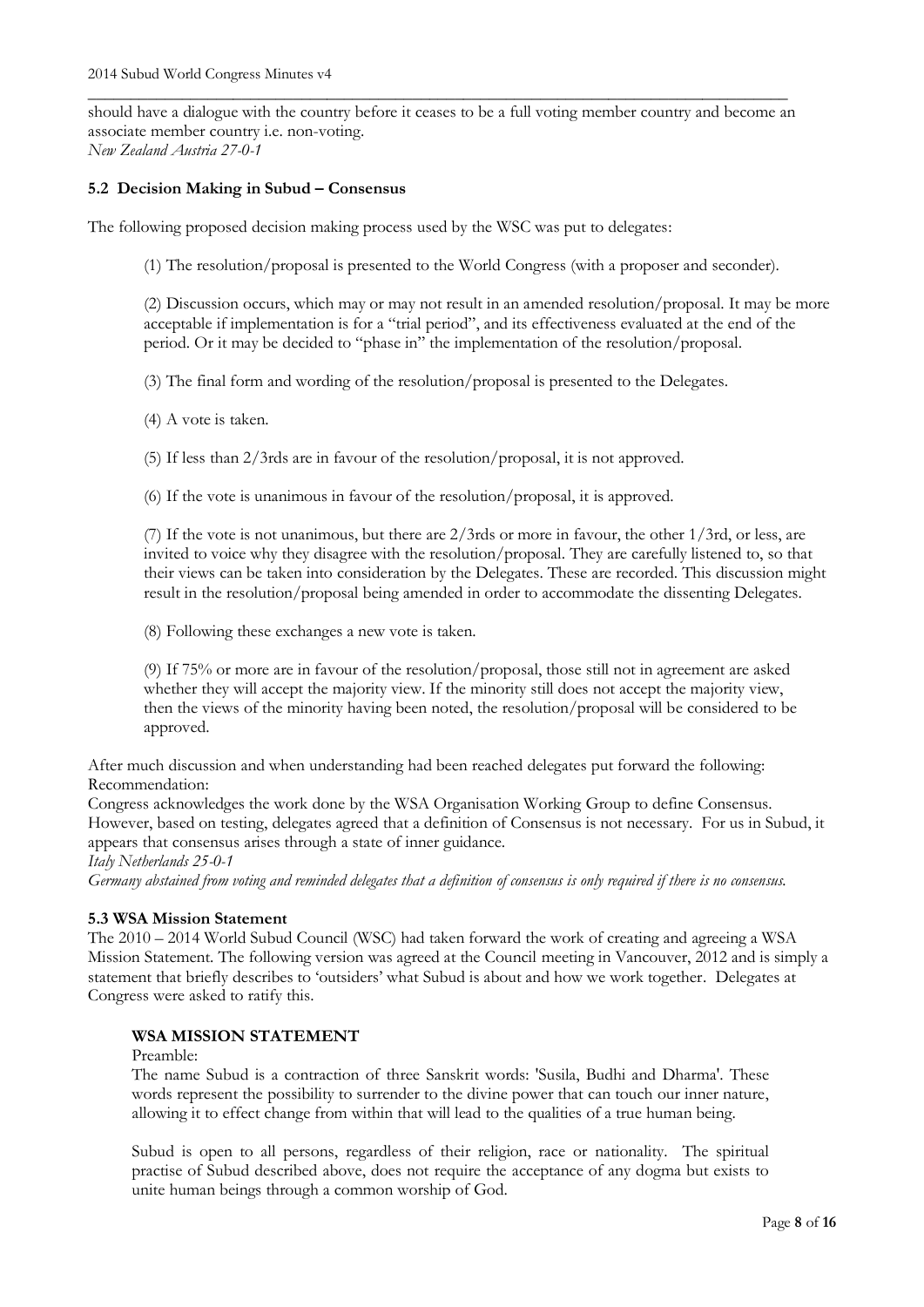#### Mission:

The mission of the World Subud Association network, through its member countries and partner organisations, is to foster the spiritual training (latihan kejiwaan) that comes from within of the individual Subud members, as well as the beneficial use of the spiritual practice of Subud, including the development of individual talents. The WSA network, nurtures the worldly expressions of this practice that benefits society aiming towards a more peaceful world in which humans can enjoy a healthier inner and outer environment.

\_\_\_\_\_\_\_\_\_\_\_\_\_\_\_\_\_\_\_\_\_\_\_\_\_\_\_\_\_\_\_\_\_\_\_\_\_\_\_\_\_\_\_\_\_\_\_\_\_\_\_\_\_\_\_\_\_\_\_\_\_\_\_\_\_\_\_\_\_\_\_\_\_\_\_\_\_\_\_\_\_\_

Work groups were formed to discuss and work on the Mission Statement with the following result:

Recommendation:

That the issues raised (and recorded in the working party \*) regarding the Mission Statement and its purpose be deferred to the next World Subud Council to be presented at the 2018 World Congress. *\* Notes on issues raised and recorded in the working party not available at time of writing the Minutes.*

## **6. WSA Archives**

*WSA Archives Working party summary; WSAA Puebla team presentation Final*

A proposals from Subud USA was submitted through Zone 7 concerning archives and was put forward as a starting point for a workshop at the World Congress with the intention of 'advancing the discussion' on the need for a more permanent archive structure.

The WSA Archives team met and worked together in open workshops at Congress to inform, discuss and address the issues concerning the WSA Archives. A summary of key issues for consideration at Congress included the need for long term stability; premises and resources; balancing capacity for collection and preservation with need; and awareness across the Subud world.

The WSA Archives presentation to delegates explained in detail the importance of archives and the work of the team over the past four years, future plans and the funding needed to carry out these plans.

The following Recommendation was put to Delegates:

PREAMBLE: the WSA Archives is the established vehicle to preserve the source of Subud and its historical material relating to the development of the Spiritual Brotherhood of Subud over the very long term

WHEREAS: the WSA Archives needs flexibility and stability to deliver archival services to the Subud membership worldwide

AND WHEREAS: the role of the WSA is to facilitate said delivery of these services into perpetuity AND WHEREAS: in order to meet operational basic needs, improve capacity to build the archives, increase visibility, facilitate long term stability and continuity, including effective operations and management of the WSA Archives

Be it resolved that,

1.The International Archives be known as the World Subud Association Archives.

2.The WSA Executive & WSA Archives (in conjunction with the MSF where appropriate) continue to investigate the establishment of a permanent archive fund within MSF that can satisfy the long & short term funding needs of the WSA Archives

3.The WSA Executive together with the WSA Archives team develop an operational charter outlining the relationship and operating structure between WSA and WSA Archives in liaison with the WSA Executive 4.The WSA Executive together with the WSA Archives Team explore MSF's offer for the WSA Archives to be an autonomous operating unit within MSF as well as alternative options and further discussion goes on in the next term

5.The WSA Archives Team, together with the WSA Executive, submits their recommendations from items 1. - 4 to the WSC by the end of April 2015 for ratification by the end of August 2015 or the next WSC meeting, whichever occurs earlier.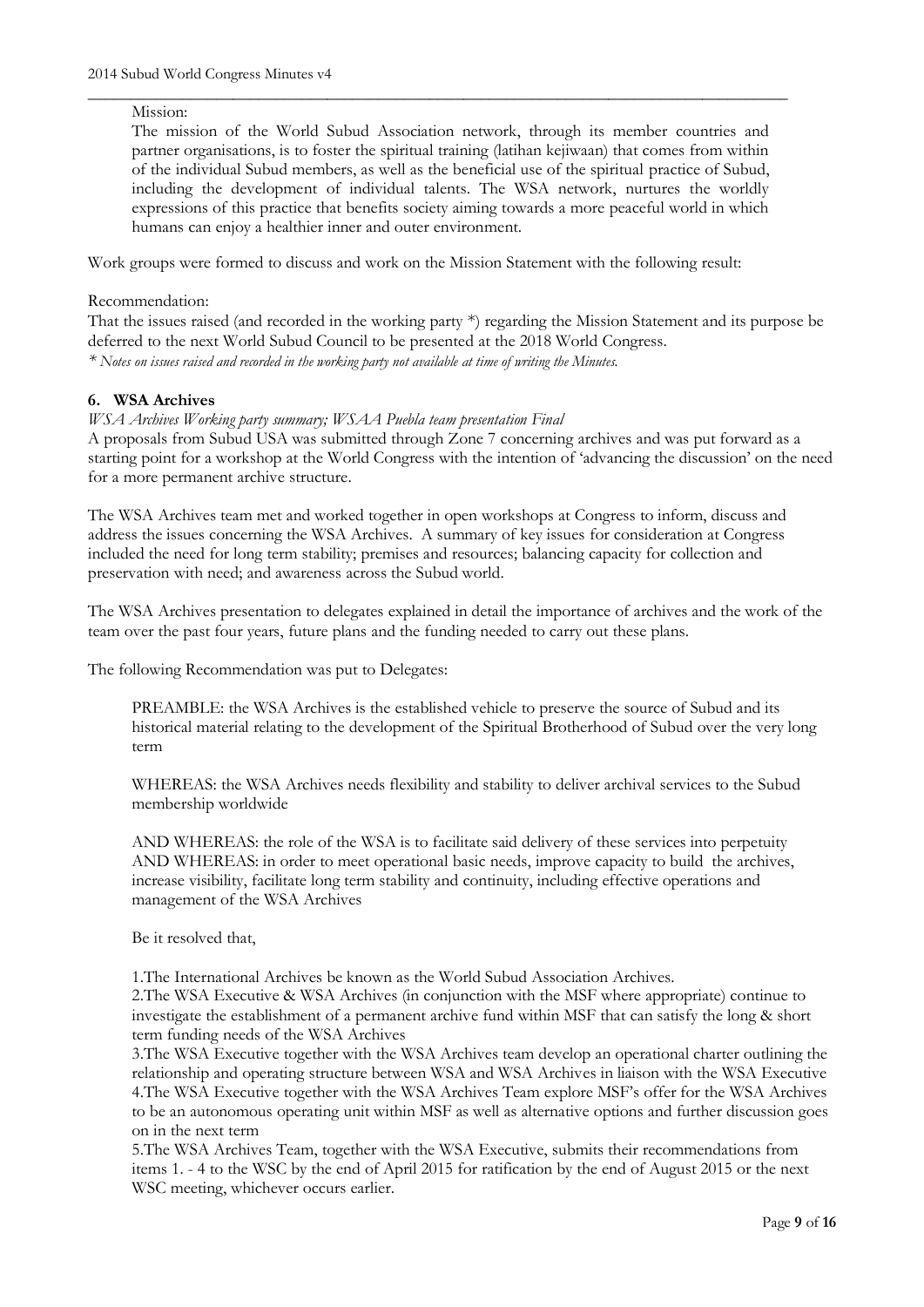Delegates then voted to rescind the resolution and an amended Resolution was put forward.

The delegates rescind this resolution (as above)

Amended WSA Archives Resolution

The resolution regarding the WSA Archives is:

1. The International Archives be known as the World Subud Association Archives.

\_\_\_\_\_\_\_\_\_\_\_\_\_\_\_\_\_\_\_\_\_\_\_\_\_\_\_\_\_\_\_\_\_\_\_\_\_\_\_\_\_\_\_\_\_\_\_\_\_\_\_\_\_\_\_\_\_\_\_\_\_\_\_\_\_\_\_\_\_\_\_\_\_\_\_\_\_\_\_\_\_\_

2. The WSA Executive & WSA Archives (in conjunction with the MSF where appropriate) continue to investigate the establishment of a permanent archive fund within MSF that can satisfy the long & short term funding needs of the WSA Archives

3. The WSA Executive together with the WSA Archives team develop an operational charter outlining the relationship and operating structure between WSA and WSA Archives in liaison with the WSA Executive

The WSA Archives Team, together with the WSA Executive, submits their recommendations from items 1 - 3 to the WSC by the end of April 2015 for ratification by the end of August 2015 or the next WSC meeting, whichever occurs earlier.

*USA Germany 26-0-2*

## **7. FINANCE**

## *Finance Report to Congress 2014: WSA Reserves at end 2013.png*

Hammond Peek, WSA Treasurer, gave a full report on WSA's finances from 2010 – 2014

He reported that income from countries is stable, while enterprise and individual donations have increased. Expenses have intentionally increased in some areas, while decreasing in others and that net assets have decreased over the 4 years. He noted that WSA's achievements over the last four years include setting up an online donation gateway; setting up a permanent world congress fund; greater support for affiliate organisations and helpers travel. Challenges were motivating member countries and enterprises to increase donations to WSA; developing connections with individual members; repaying MSF for WSA Archives work and continuing to fund the ongoing expenses of WSA Archives. Hammond's recommendations to the incoming WSC and Congress were to promote MSF more widely to members, encourage property owning groups to make better financial use of them and to tailor make fundraising appeals to individuals and enterprises.

Hammond tabled a WSA Reserves Policy and explained that the WSA, as a not-for-profit organization, needs to define the extent and use of reserve funds. The Reserves Policy had been discussed and refined by the outgoing WSC and is now ready for approval. The Reserves Policy proposal and other proposals arising out of Finance workshops can be found on pg. 12.

Finally Hammond noted that there had been a clean audit of WSA's accounts with no changes in the last 4 years and thanked Elwyn Waugh, WSA Accountant, for his work and support during his term as WSA Treasurer.

## **8. PROPOSALS FROM MEMBER COUNTRIES**

Member countries had submitted ten written proposals which had been made available to delegates on the World Congress Documents page in the Resources for Subud members section of [www.subud.org](http://www.subud.org/), WSA's website. Other proposals and recommendations arose as a result of discussions and workshops during Congress.

The subjects of the proposals reflected the concerns and interests of the WSA and each proposal was discussed in full and at length giving ample opportunity for understanding before voting.

Proposals concerning WSA Membership, Decision Making in Subud (Consensus) and WSA Mission Statement; WSA Archives can be found in points 5 and 6 of the Minutes above.

## **SUMMARY OF PROPOSALS and RECOMMENDATIONS \* VOTED AND PASSED**

**\*** Countries proposing and numbers of votes are recorded where known. See NOTES on pg. 2 for further explanation.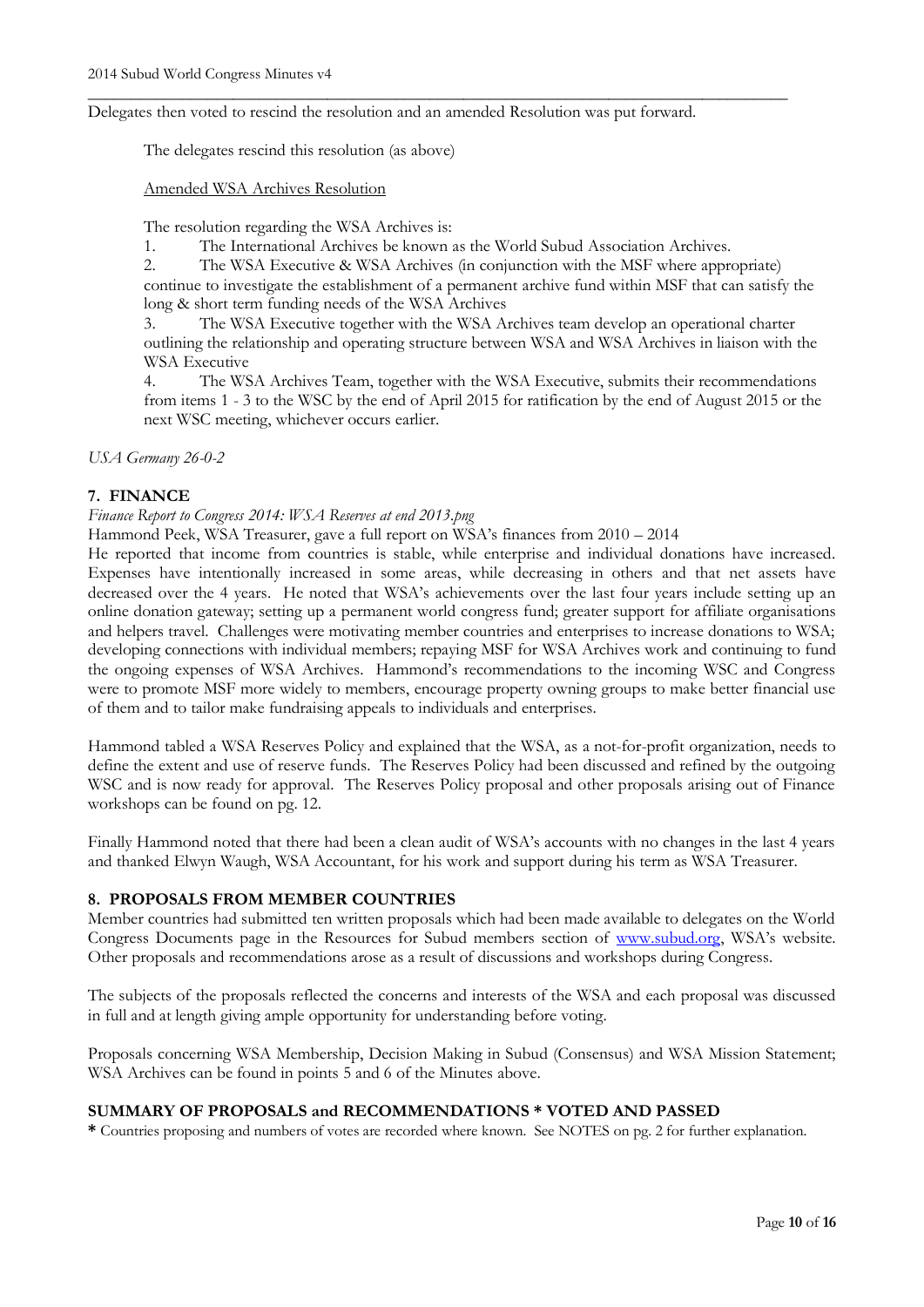#### **Revision of WSA Bylaws**

#### Recommendation:

That a WSC sub-committee be set up to examine changes to the WSA Bylaws. This sub-committee will report back to WSA Exec. and copy the changes to all countries. Notes must be included to each change for purposes of clarity. Any decision to change can only be made at World Congress 2018.

\_\_\_\_\_\_\_\_\_\_\_\_\_\_\_\_\_\_\_\_\_\_\_\_\_\_\_\_\_\_\_\_\_\_\_\_\_\_\_\_\_\_\_\_\_\_\_\_\_\_\_\_\_\_\_\_\_\_\_\_\_\_\_\_\_\_\_\_\_\_\_\_\_\_\_\_\_\_\_\_\_\_

#### **Counting members**

#### Recommendation:

That there be a non-binding guideline regarding the definition of a member.

'When WSA makes a request for member numbers, in order to have a clear uniform criteria worldwide, countries will use the 'once a month on average' definition.

Helpers will work in cooperation with committees to determine these numbers. Individual countries can decide their own criteria on the definition of membership for their own purposes.

#### **WSA Executive officer location and World Congress**

Recommendation:

- That flexibility be applied, subject to testing, for the location of World Congress.
- It would be desirable to consider that the Country where World Congress is to be held be in proximity to where the Executive Team is located.

 The WSA Exec chair should consider choosing his/her team on criteria of both proximity and expertise. *Voting: 32-0-1 Abstention (Mexico) Carried Unanimously*

## **WSA domicile**

Recommendation:

Congress recognises the concern of Subud Germany about potential risks of maintaining the WSA domicile in the USA but at this time the changing of the WSA domicile is not to be considered. However, the WSA

Executive is requested to pay close attention on a regular basis to future possible adverse effects of the current domicile.

## **Creation of a Handbook on Subud Organisation**

Considering that 'On the Subud Way' is a very good reference book for Subud both for the kejiwaan and the organisational side, we propose that it be translated into Spanish and gradually into other languages and kept up to date, when possible. The cost, if any, of this translation work and consequent printing costs will be covered by the WSA.

*Voting: 18-11- 1 Not carried – needs more discussion*

## **MSF support for Subud Houses**

Recommendation: It was agreed that this should be a major priority of MSF. It was considered that –

- \$200,000 in 4 years is not enough to support Subud houses in a meaningful way.
- The need for financial support is greater than \$50,000 p.a. at this time.
- It was felt that MSF should be more responsive, in communication with national committees, when groups experience difficulties in making payments on their houses as has occurred in certain cases in Europe.
- MSF should take steps to make all National Committees aware of the availability of technical and financial support from MSF for Subud houses.

#### **Helper Capacity Building**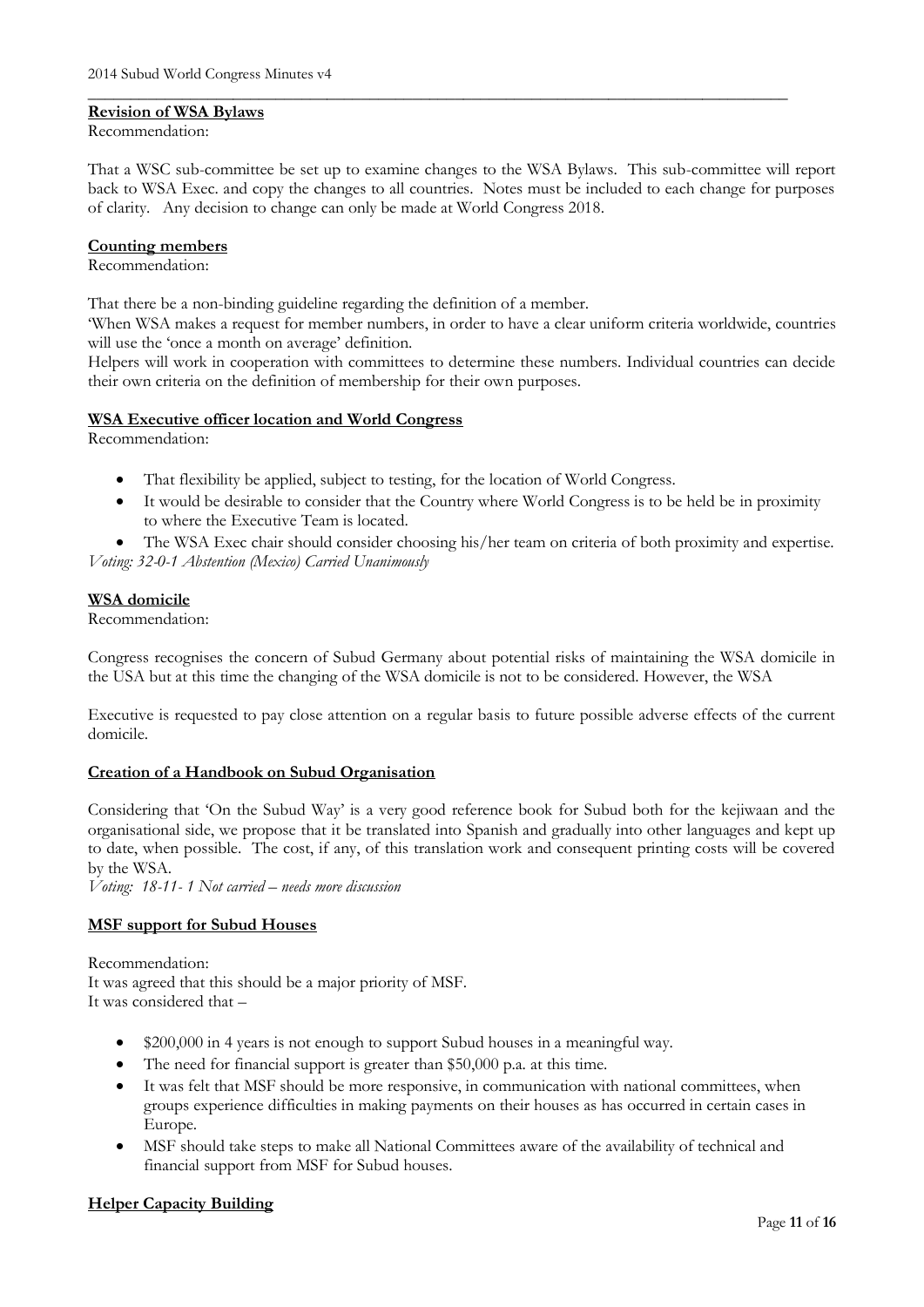Recommendation: That there is a need for helper capacity building.

#### Background

Bapak set up the structure of international, national, regional and local helpers and there is a lot of advice from both Bapak and Ibu Rahayu about the duties and responsibilities of helpers.

\_\_\_\_\_\_\_\_\_\_\_\_\_\_\_\_\_\_\_\_\_\_\_\_\_\_\_\_\_\_\_\_\_\_\_\_\_\_\_\_\_\_\_\_\_\_\_\_\_\_\_\_\_\_\_\_\_\_\_\_\_\_\_\_\_\_\_\_\_\_\_\_\_\_\_\_\_\_\_\_\_\_

In order to facilitate helper capacity building it is recommended that:

1. International Helpers when visiting a country are encouraged to work with the national helpers in addition to all other helpers within a country to strengthen the way the Helpers Dewan works.

2. That at all congresses and gatherings priority be given to helper capacity and ability building.

3. That Subud national committees ensure that all helpers have a copy of 'Bapak's Advice and Guidance for Helpers'.

## **FINANCING OUR ASSOCIATION**

1. Better Connection between budget of WSA and countries

Recommendation 1: That the Zone Reps communicate clearly and regularly with individual countries when formulating WSC draft and final annual budgets, and that countries respond. *Canada Australia 28-0-0*

2. Attracting long term capital

Recommendation 2:

That WSA continues to explore all options for raising long term capital to finance WSA operations, any such long term capital to be held within MSF, and continues to work with national bodies to develop the most tax efficient mechanisms.

*New Zealand Canada 26-1-1*

3. 10 Countries working with WSA on fundraising:

#### Recommendation 3:

That the WSA Executive establish a working group to develop a coordinated fundraising approach. The following countries have agreed to participate initially: USA, Brazil, Norway, Mexico, Canada, Nigeria, Italy, Angola, S Africa, and France

*Ireland USA 27-0-0*

4. Building relationships with Subud enterprises Recommendation 4: That WSC and the WSA member countries are urged to cherish and encourage their enterprises.

*Australia Ireland 25-0-0*

5. Including Enterprises as a topic at World Congress Plenaries Recommendation 5: That at all Congresses, where relevant and possible, there be a plenary devoted to the topic of enterprises. This plenary to include SES where possible. *New Zealand Greece 31-0-0*

## **WSA Reserves**

Resolution: That the WSA reserves Policy, as developed by the WSC, be hereby ratified. *Votes: 37- 0 -0*

# **Manual for Translations and Translators**

Acknowledgement

That the congress acknowledges the \*Manual for Translations and Translators V4 as revised and circulated by the current WSA Translations Team in March 2014.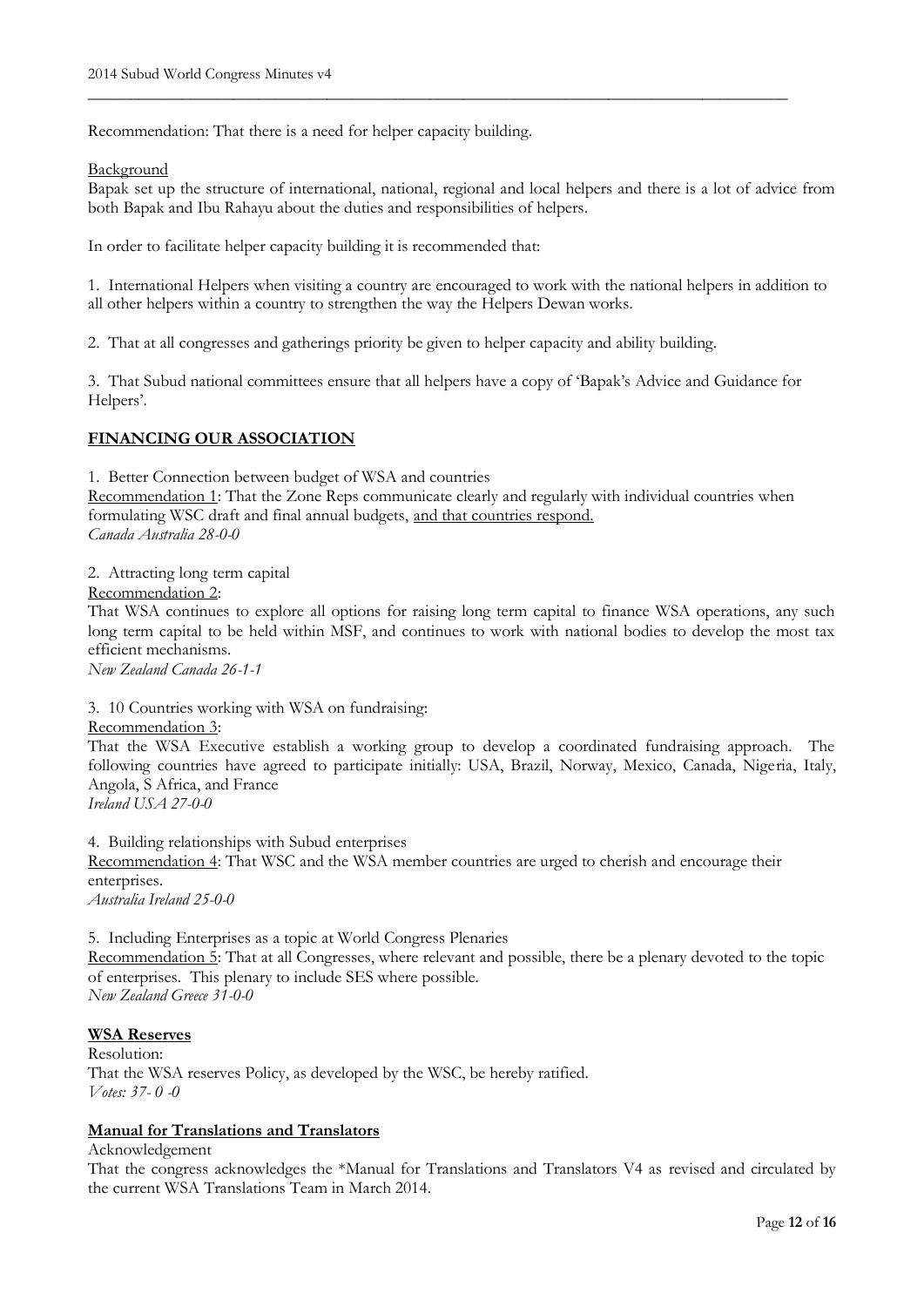\* The Translations Manual can be found on [www.subud.org](http://www.subud.org/) in English, French and Spanish.

\_\_\_\_\_\_\_\_\_\_\_\_\_\_\_\_\_\_\_\_\_\_\_\_\_\_\_\_\_\_\_\_\_\_\_\_\_\_\_\_\_\_\_\_\_\_\_\_\_\_\_\_\_\_\_\_\_\_\_\_\_\_\_\_\_\_\_\_\_\_\_\_\_\_\_\_\_\_\_\_\_\_

#### **Concerning the delegate programme:**

#### Recommendation:

That a draft version of the delegate programme be circulated to all the country delegations **well in advance** of the 2018 World Congress so that there is time and opportunity for all delegates to have an input into both the content and structure of the programme.

We hope that this will result in a programme that delegates can feel is relevant to them and meets their concerns and interests and that also we can achieve a good balance between heart and mind discussion and receiving through our inner guidance concerning the proposals that arise. We recognise the importance of working closely with the helpers in both planning the programme and during our working sessions.

We recommend that Bapak's advice and guidance concerning the role and function of helper delegates at World Congress be carefully considered with a view to implementing it wherever possible.

We recommend that the length of the delegate programme be shortened to between five and seven days to allow more time for the delegates to participate in all the other activities and workshops according to their interest. *New Zealand Spain 25-1-1. Portugal abstained as they felt the recommendation to be too vague.*

*NOTE: Portugal informally presented a document entitled Recommendations for the Bonn Congress. Not a formal proposal but simply recommendations for the incoming WSC and WCOT to consider as part of 'Lessons Learned' when planning the next World Congress. (See: Appendix 7) No voting took place.*

## **SESI RESOLUTIONS**

## **1. SESI LEGAL STATUS**

In addition to its existing status of serving the members under the WSA Executive, Congress approves the recommendation that SESI will establish a separate, legal entity that will provide experts to assist member to evaluate potential business ventures. The new legal entity will carry out SESI's mandate to support the establishment of Enterprises worldwide under an appropriate name that will not contain the word "Subud", and subject to WSC approval of its Articles of Association; that WSC will appoint its first Board and Managing Director as well as appoint an appropriate form of Supervisory Board of one or more Directors of SESI that will be part of the Executive of WSA; that no general funds of the WSA shall be used to establish the above entity.

## **2. SESI EXPLORE THE FORMATION OF A FINANCIAL INSTITUTION AND IF FEASIIBLE PROCEED TO IMPLEMENT IT WITH THE APPROVAL OF WSC**

Congress supports the recommendation of SESI that, it will explore the establishment of a suitable International Financial Institution to serve the needs for the financing of Subud Enterprises and Projects; that WSC will approve its Articles of Association; that the initial Directors of the said Financial Institution will be approved by the WSC as well as an appropriate form of Supervisory Board, in consultation with SESI, and that no general funds of the WSA be used to establish this entity.

# **3. SESI WILL CONTINUE ENCOURAGING MEMBERS TO BE REGISTERED ON A DATA-BASE, TO BOTH SERVE ON A PANEL OF EXPERTS, AND/OR BE CONTACTED TO BE INVOLVED IN NEW VENTURES BEING ESTABLISHED.**

# **4. SESI WILL ENCOURAGE JOINT PROJECTS INVOLVING SDIA AND SICA (e.g. Schools, Homes for the elderly, Hospitals etc.)**

*Britain USA 26-0-0* **Proposal By SUBUD ITALY**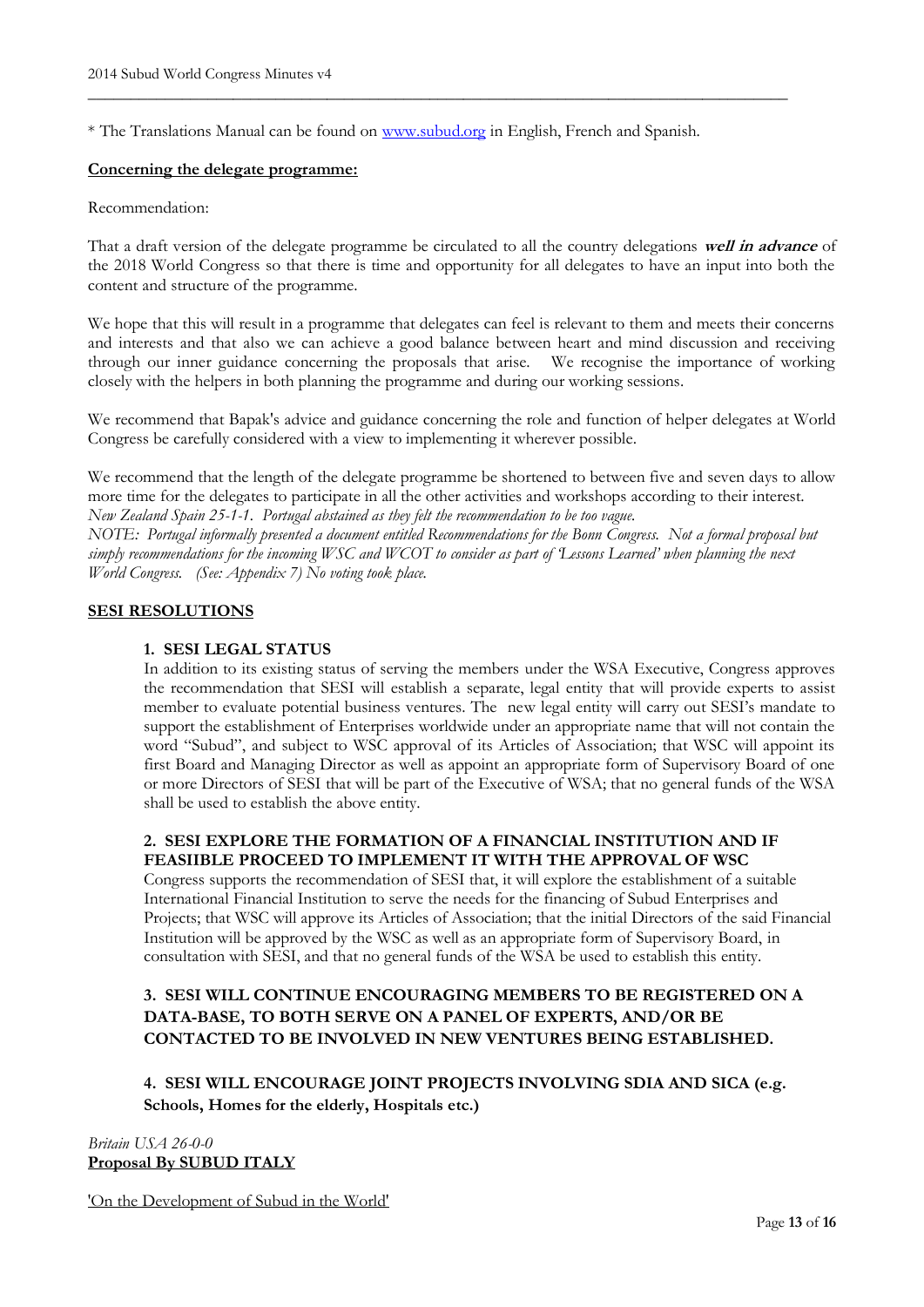We resolve that our international Subud organisation, and especially the helpers, pay more attention to the outer development of Subud in line with Bapak's constant encouragement to make the latihan 'visible' in the world through working together on projects and enterprises; that we look at ways in which our organisation at every level can help members to discover their talents and share their skills and expertise to work together to put this into practise.

\_\_\_\_\_\_\_\_\_\_\_\_\_\_\_\_\_\_\_\_\_\_\_\_\_\_\_\_\_\_\_\_\_\_\_\_\_\_\_\_\_\_\_\_\_\_\_\_\_\_\_\_\_\_\_\_\_\_\_\_\_\_\_\_\_\_\_\_\_\_\_\_\_\_\_\_\_\_\_\_\_\_

## Possible areas to pay attention to are:

a] Ways in which helpers, perhaps at kejiwaan gatherings or workshops, can work amongst themselves. And in similar gatherings ways in which helpers can work with members to enable them to get to know and put into practise the gifts that they have been given for their lives in this world and the right way to work together to create a channel for the human content of this world to manifest.

b] Ways in which we can better facilitate the communication and cooperation between members internationally working in similar or complimentary fields which might lead to the establishment of more international projects.

c] Ways in which helpers and committee can work more closely together, perhaps as dewans, on the development of Subud so that our outer efforts are infused with the guidance and grace of the latihan.

d] To look again at Bapak's encouragement regarding the establishment of International Centres, a Bank for members' enterprises etc. etc.

e] To encourage better interaction between younger and older members (reference the generation gap)

## **Background**

The proposals to World Congress from the member countries form the basis for the work of the World Subud Council for the next term and this work should reflect our status as a 'spiritual organisation' [as Bapak referred to Subud].

Behind this proposal is a belief that we should be more aspirational, outward-looking and enthusiastic about 'putting the latihan into effect' in the world and that the principle purpose of our organisation is to serve and facilitate this aim. We also believe that the helpers, whose continued and silent work in Subud shall be deeply supported and recognised, have a much greater role to play in enabling members to become aware of their inner resources and thereby gain the confidence and enthusiasm to work together on projects, in addition to a wish to see helpers work more closely with, and give guidance to, committee members in line with the example that Bapak gave of the 'ship of Subud' in which the committee are the engine that drives the vessel and the helpers are the rudder that gives the direction!

## WITH THE HOPE THIS EXPLANATION IS HELPFUL AND CLEAR.

ON BEHALF OF THE ASSEMBLY OF ZONE 3 COUNCIL, HELD IN ORGIVA (SPAIN), MAY 3, 2014. Andrea Vivit, Chair, SUBUD ITALY

#### *Spain Italy 28-0-0*

## **SYAI RECOMMENDATIONS**

The current SYAI team recommends the WSC to follow the following process for the incoming SYAI team;

- 1. The WSC agree on the proposed SYAI team structure (1 x overall coordinator + 1 / 2 coordinators in each area)
- 2. The positions be advertised in the lead-up to the World Congress in Puebla
- 3. When it comes time to appoint the new SYAI team the following things be taken into account;
	- a. Potential SYAI Coordinator candidates be 30+ years of age with the necessary skills to be able to manage the team of youth coordinators making up the SYAI team
	- b. Potential Youth Coordinators commit to the full 4 year term with full knowledge of the responsibilities and duties of the role, taking into account their current life situation and any potential changes to their ability to fulfil the role.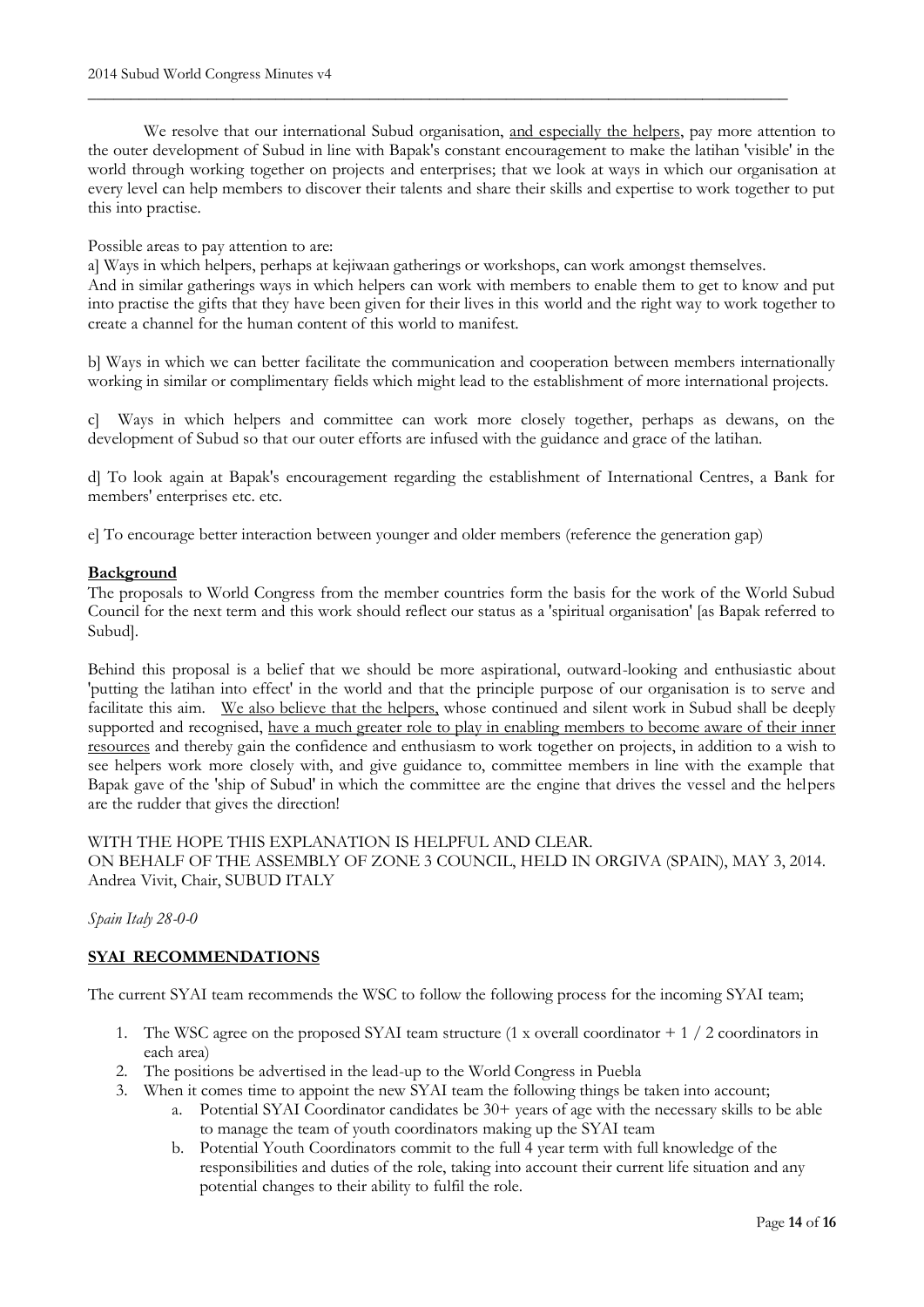## **MENTAL ILLNESS AND THE LATIHAN**

That a work group be established, consisting of Helpers and Subud mental health professionals with interest, experience, and expertise in this area, with the task to develop and disseminate guidelines to assist with the recognition of and response to serious mental illness in applicants and Subud members, within the context of the advice and guidance of Bapak and Ibu Rahayu.

\_\_\_\_\_\_\_\_\_\_\_\_\_\_\_\_\_\_\_\_\_\_\_\_\_\_\_\_\_\_\_\_\_\_\_\_\_\_\_\_\_\_\_\_\_\_\_\_\_\_\_\_\_\_\_\_\_\_\_\_\_\_\_\_\_\_\_\_\_\_\_\_\_\_\_\_\_\_\_\_\_\_

This work group will hold a planning meeting at this Congress and a goal to complete the task over one to two years.

*USA, Germany (26-0-1)*